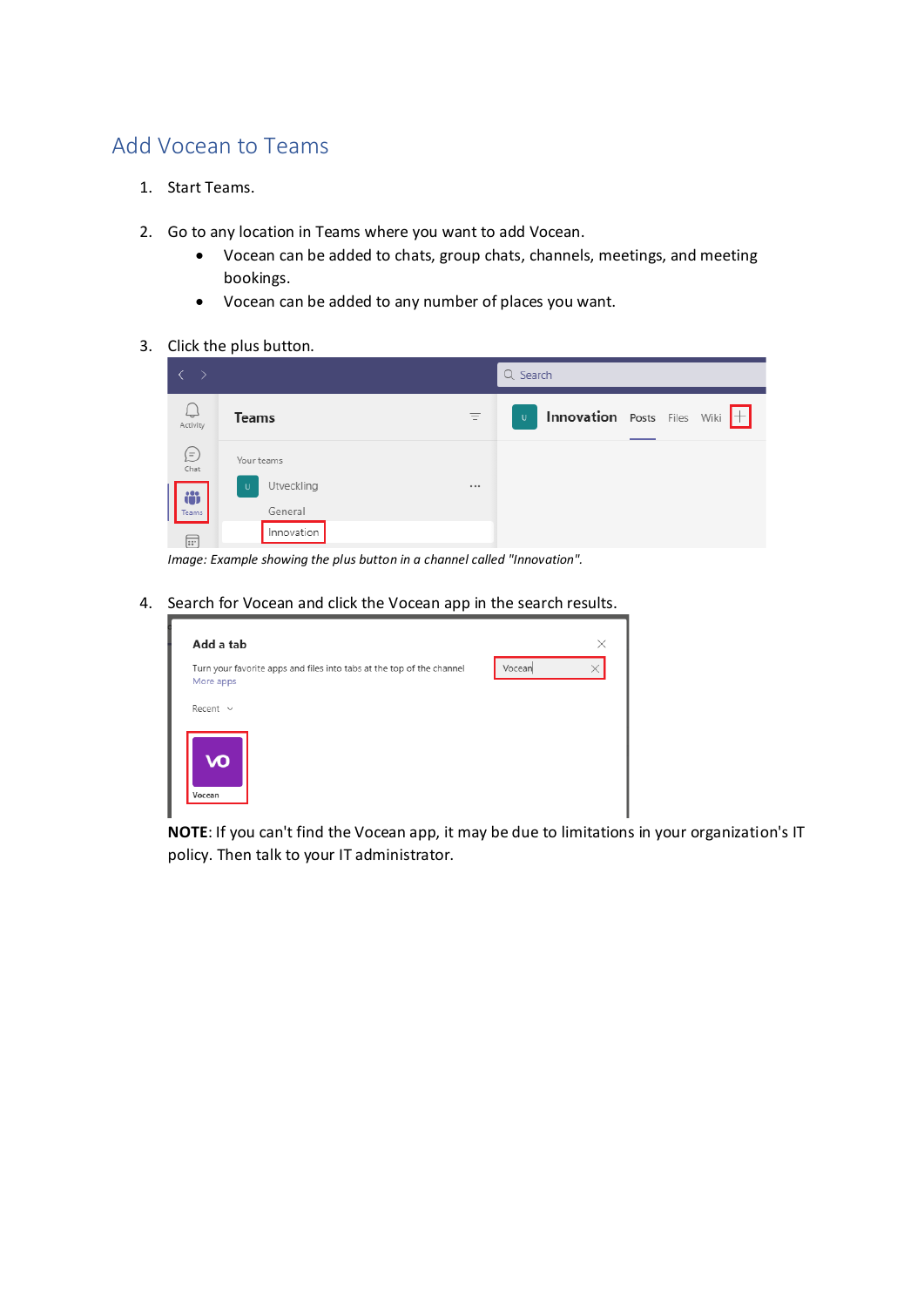## Set up Vocean in Teams

5. If you already have a Vocean account go on to step 6.

Don't have a Vocean account? Then click "Register on Vocean". You will be taken to a new tab in the browser. Register a new Vocean account, and then go back to Teams.

| Vocean<br>vΟ                                                                                                                                                                                                                                                                                               | About $\times$ |  |
|------------------------------------------------------------------------------------------------------------------------------------------------------------------------------------------------------------------------------------------------------------------------------------------------------------|----------------|--|
| Think and co-create with the speed of thought, in Vocean directly in Microsoft<br>Teams. Get more value and structure on everyone's thoughts and ideas from Teams<br>directly via Vocean. Vocean gathers and strengthens your collective intelligence and<br>compiles it for wiser insights and decisions. |                |  |
| You need to sign in to access your Vocean network and it's activities.                                                                                                                                                                                                                                     |                |  |
| Sign-in to Vocean<br>Sign-up if you do not already have an account in Vocean.<br>Sign-up to Vocean [7]                                                                                                                                                                                                     |                |  |

6. Click "Sign in to Vocean" and log in using the dialog that appears.

| Vocean                                                                                                                                                                                                                                                                                                     | About $\times$ |
|------------------------------------------------------------------------------------------------------------------------------------------------------------------------------------------------------------------------------------------------------------------------------------------------------------|----------------|
| Think and co-create with the speed of thought, in Vocean directly in Microsoft<br>Teams. Get more value and structure on everyone's thoughts and ideas from Teams<br>directly via Vocean. Vocean gathers and strengthens your collective intelligence and<br>compiles it for wiser insights and decisions. |                |
|                                                                                                                                                                                                                                                                                                            |                |
| You need to sign in to access your Vocean network and it's activities.<br>Sign-in to Vocean                                                                                                                                                                                                                |                |
| Sign-up if you do not already have an account in Vocean.                                                                                                                                                                                                                                                   |                |

7. Select a Vocean network. If you don't have a network yet, click the network creation link, which opens a new window in the browser where you can create a new network. Then return to Teams and select your new network.

| <b>VO</b><br>Vocean | About  |
|---------------------|--------|
| Network             | Logout |
| Select network      |        |

**NOTE**: After you create a new network and return to Teams, you may need to reload the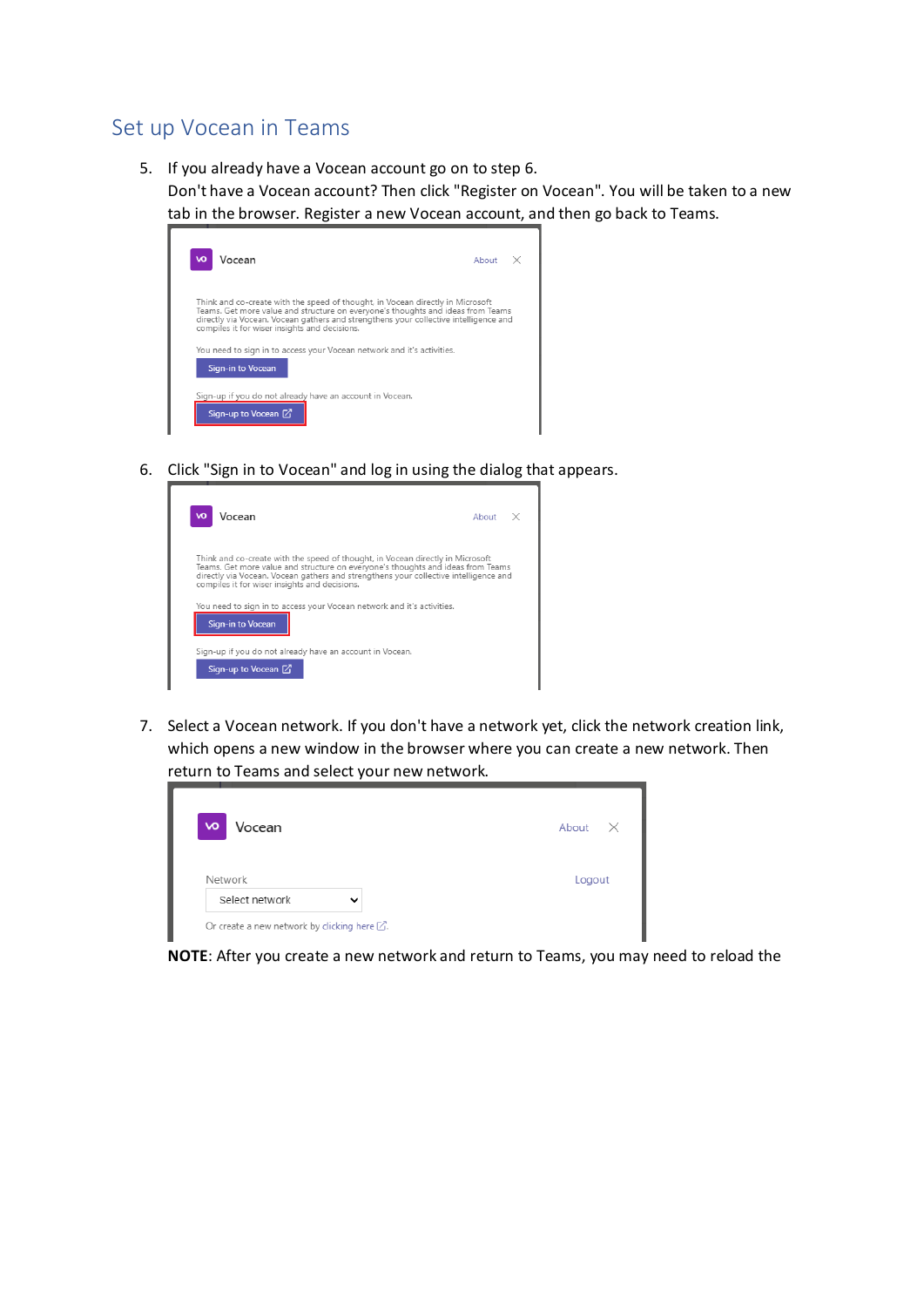page for the new network to appear in the list of networks. Reload by for example clicking "Back" and then adding the Vocean app again.

- 8. Select the Vocean activity that you want to add to Teams and click "Save."
	- Either you create a new activity by clicking "Create Activity".
	- Or, select an existing activity from the list if you have any.

| Vocean<br><b>vo</b>                | About<br>$\times$ |
|------------------------------------|-------------------|
| Selected network: Vocean           | Logout            |
| Select activity                    | Create activity   |
| office                             |                   |
| How can we improve the office?     |                   |
|                                    |                   |
| Post to the channel about this tab | Back<br>Save      |

**NOTE**: If you have the "Post to the channel about this tab" box checked, a chat message will be posted to the channel informing everyone that Vocean has been added.

The Vocean activity is now added to Teams.